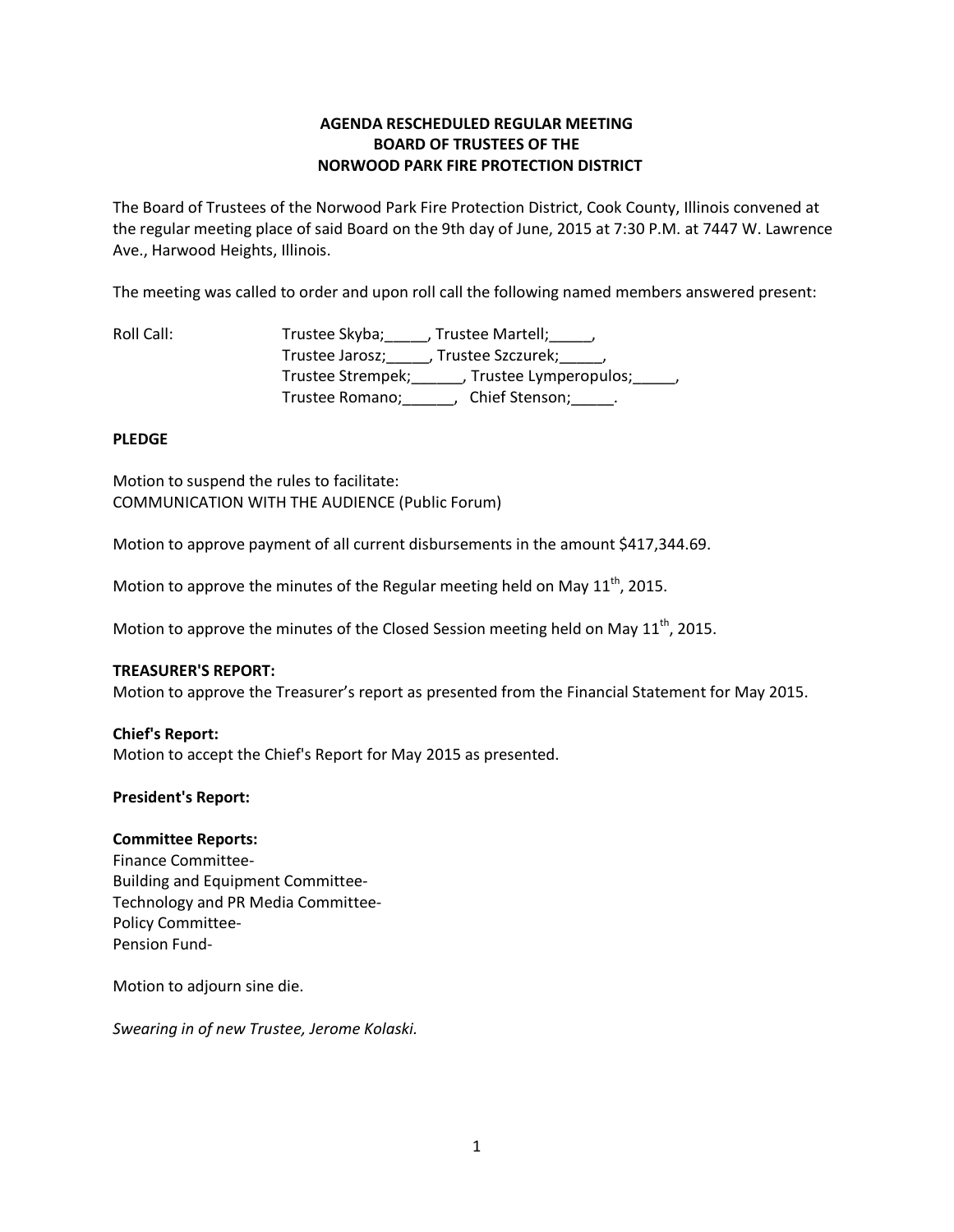New Board Roll Call:

 Trustee Skyba;\_\_\_\_\_, Trustee Martell;\_\_\_\_\_, Trustee Jarosz; JTrustee Strempek (3) Trustee Lymperopulos;\_\_\_\_\_\_, Trustee Romano;\_\_\_\_\_, Trustee Kolaski;\_\_\_\_\_\_.

*Election of Officers:*

Nominations for President of the Board of Trustees:

Motion to elect **Note 20** as President of the Norwood Park Fire Protection District Board of Trustees for a two year term.

Nominations for Secretary of the Board of Trustees:

Motion to elect **Exercise 20** as Secretary of the Norwood Park Fire Protection District Board of Trustees for a two year term.

Nominations for Treasurer of the Board of Trustees:

Motion to elect elect and the Streasurer of the Norwood Park Fire Protection District Board of Trustees for a two year term.

Motion to adopt and approve Resolution #15-2, a Resolution confirming and declaring the election of District President\_\_\_\_\_\_\_\_\_\_\_\_\_\_, Secretary\_\_\_\_\_\_\_\_\_\_\_\_\_\_\_ and Treasurer\_\_\_\_\_\_\_\_\_\_\_\_\_\_\_\_ for the two year term, commencing June 9<sup>th</sup>, 2015.

## *Appointment of Committees*

Motion to approve the committee appointments as presented by the President.

Motion to elect Trustee \_\_\_\_\_\_\_\_\_\_\_\_ and Trustee \_\_\_\_\_\_\_\_\_\_\_\_\_ as Pension Board members for a two year term.

## **Old Business:**

## **New Business:**

Motion to adopt and approve Ordinance #15-1, the Norwood Park Fire Protection District Tentative Budget and Appropriation for fiscal year 2015-2016.

Motion to approve Resolution #15-3, A Resolution for payments of Prevailing wages for the Norwood Park Fire Protection District, Cook County, Illinois.